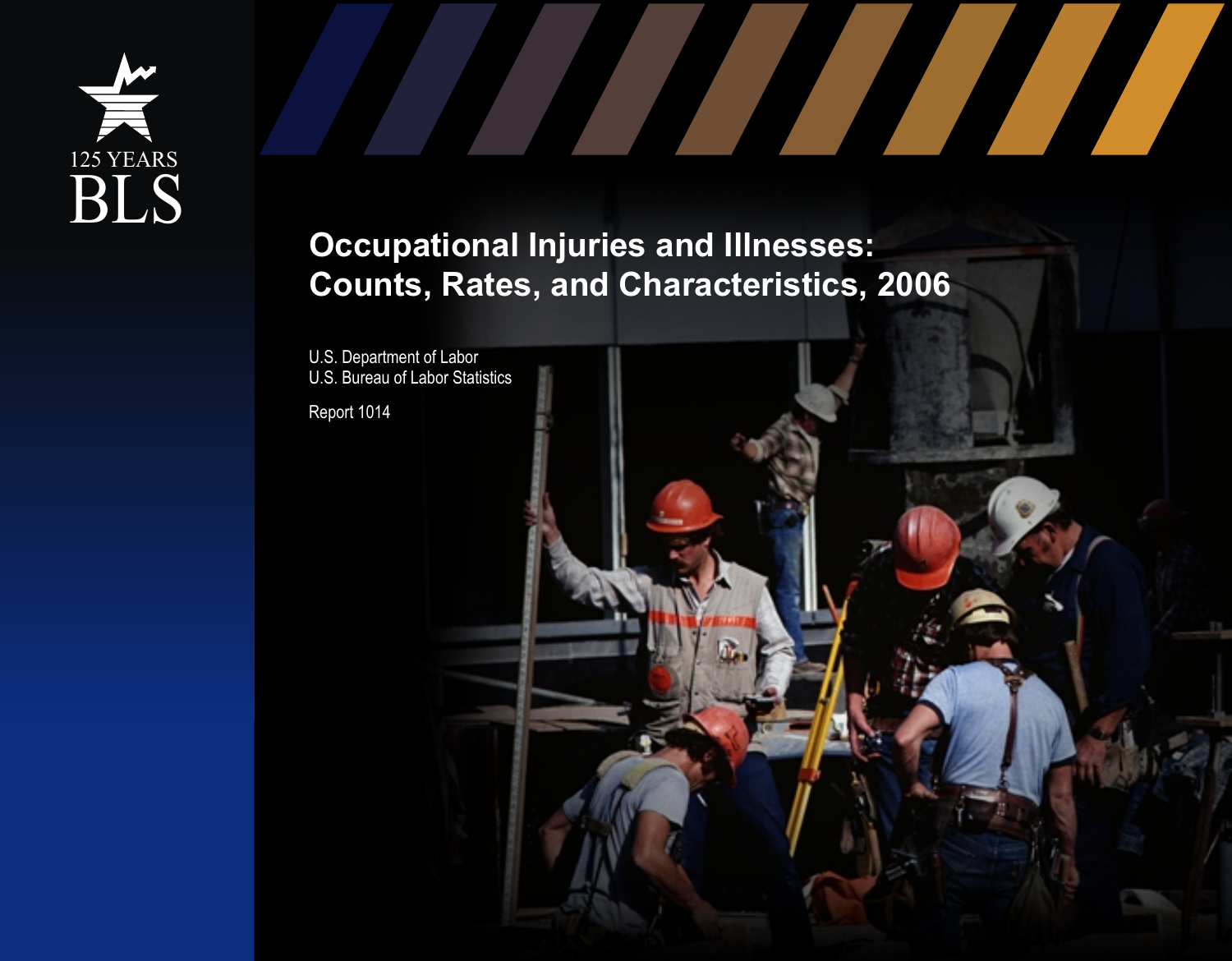





U.S. Department of Labor Hilda L. Solis, *Secretary* 

U.S. Bureau of Labor Statistics Keith Hall, *Commissioner*

March 2009

Report 1014